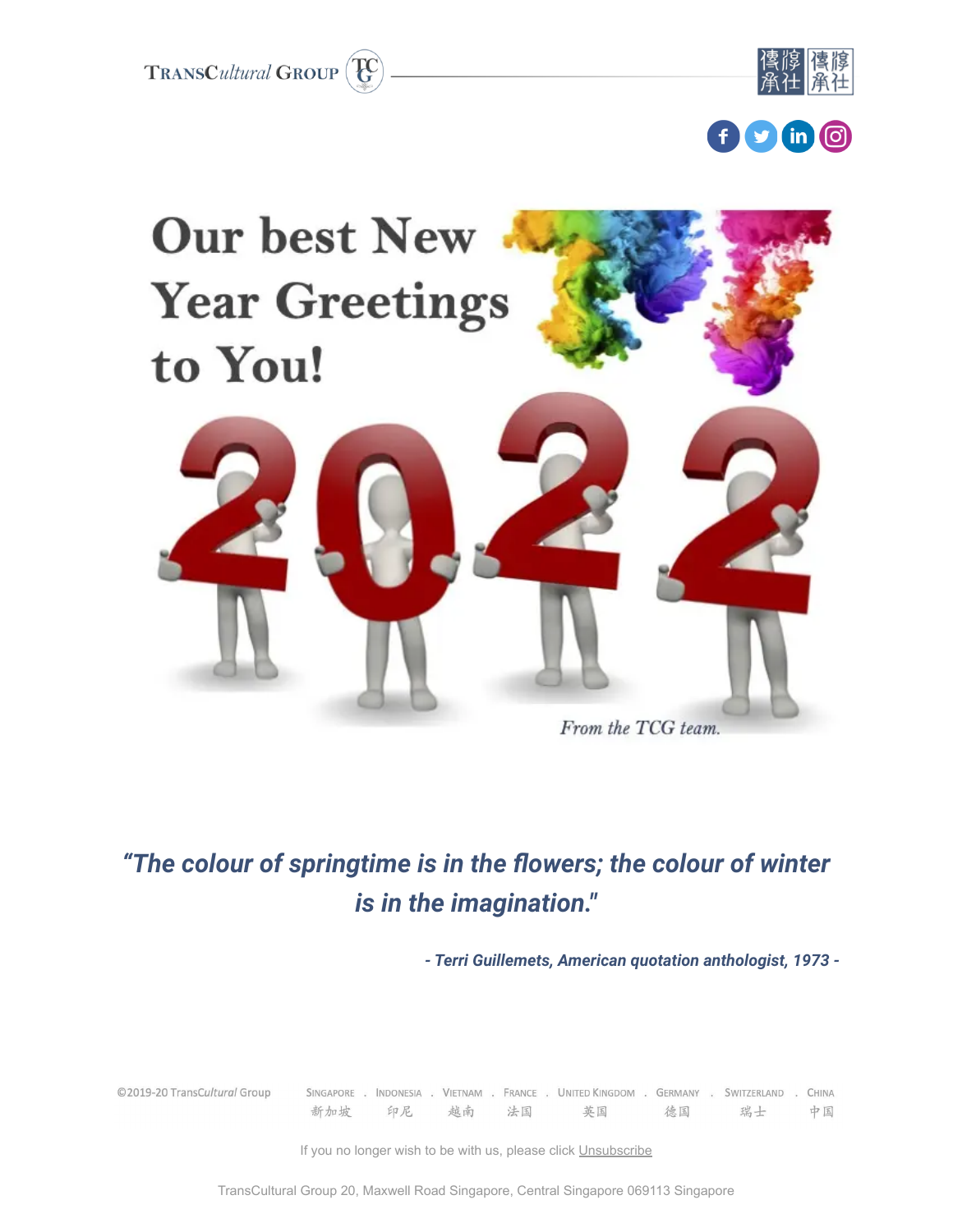



Tribute to its namesake, Janus, the Roman god of beginnings and transition, we shall start the new year with a fresh chapter even though, for many African Americans, it is the last day of Kwanzaa. For those who remember the 1990s', 1st January 1999 was also the year Euro, the currency for European Union was virtually launched, before three years later for the physical notes and coins. (yes, Bitcoin is not the first virtual currency!)

Many cultures have rituals passed down from one generation to another to kick start a year. One noteworthy to mention is Kakizomi (書き初め), literally meaning "first writing". It is also known as kissho (吉書), shihitsu (試筆) and hatsusuzuri (初硯). On this day, many Japanese will write out auspicious kanji characters, phrases or resolutions to welcome the new year. Watch this clip: [JAPAN FACTFILE Kakizomi by NHK World-Japan](https://transculturalgroup.lt.acemlnc.com/Prod/link-tracker?redirectUrl=aHR0cHMlM0ElMkYlMkZ3d3cueW91dHViZS5jb20lMkZ3YXRjaCUzRmluZl9jb250YWN0X2tleSUzRGQwODlkNmYxOWIxNWRlM2UwMzNiYzY0MDZhMTZhNTc0JTI2diUzRGJZUzRsanlHWmF3JTI2dXRtX3NvdXJjZSUzREFjdGl2ZUNhbXBhaWduJTI2dXRtX21lZGl1bSUzRGVtYWlsJTI2dXRtX2NvbnRlbnQlM0QyMDIyJTJCSmFudWFyeSUyQkdyZWV0aW5ncyUyQmZyb20lMkJUcmFuc0N1bHR1cmFsJTJCR3JvdXAlMkJ0byUyQiUyQkZJUlNUTkFNRSUyNnV0bV9jYW1wYWlnbiUzRFRDRyUyQk1vbnRobHklMkJOZXdzbGV0dGVy&sig=DBcGb3SkCUgPZLb4mQMFAcxUEEd2ngTkRV3cNfPatxtj&iat=1641047904&a=%7C%7C800692691%7C%7C&account=transculturalgroup%2Eactivehosted%2Ecom&email=AeF7UNO8n0J1yJ4SotNHfQLPkW1efsNDmrdD24%2FSjmA%3D&s=0009e8c56fe88fa19eb59ddae1cb624d&i=12A13A1A150).

For those who have received our monthly greetings for some years, you know you can still celebrate Christmas on 7th January (that is, if you follow the Orthodox Christian calendar. Suppose you are at a French home the night (or the Sunday before). In that case, it is likely you get to participate in the Galettes des Rois game and taste the delicious pastry for the Epiphany celebration (the arrival of the three wise kings!)

The third Monday of January (18th) is a special day for many Americans to remember Dr Martin Luther King, Jr and his nonviolent activism for racial harmony. This year, on the same day, our Indian friends of the Hindu faith will also be celebrating Thaipusam in honour of Lord Murugan. It is when the Tamil "Thai" month coincides with the Pushya star (also known as Poosam or Pooyam.) Now, with all the happenings, let's get the year started with our best January greetings!

## May the new year bring good health, happiness and meaningful times to us all!

| ©2019-20 TransCultural Group SINGAPORE , INDONESIA , VIETNAM , FRANCE , UNITED KINGDOM , GERMANY , SWITZERLAND , CHINA |  |  |                          |  |  |
|------------------------------------------------------------------------------------------------------------------------|--|--|--------------------------|--|--|
|                                                                                                                        |  |  | 新加坡 印尼 越南 法国 英国 德国 瑞士 中国 |  |  |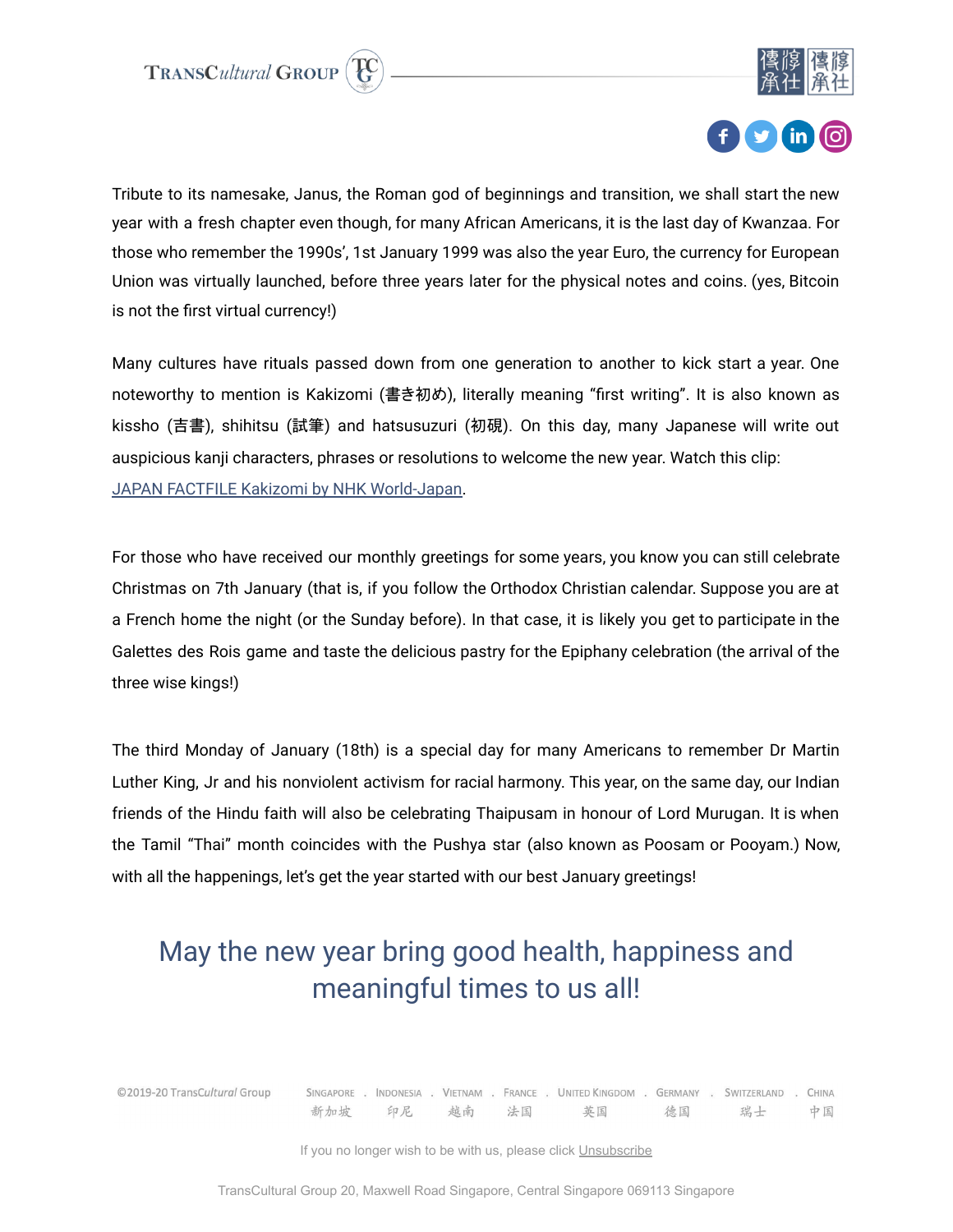





## **A Journey A Month…**

**Your Story. Our Story. The Human Story.**

Each year, despite everything going electronic and online, I will still go out and get a diary/planner in Dec as part of my new year ritual. Last week, when I opened my new 2022 diary, I found a pleasant surprise, a lovely note inserted in its cover.

Let me share the extract of the note with you:

"Just like when a new movie is about to be released, the year 2022 is about to begin. Why don't you *start the new year feeling like a character in a movie? Whether it is an exciting adventure, a heart-fluttering romance, a comedy that brings you laughter and tears, or a road movie that will heal your loneliness. Now, let a new story begin. "*

What a nice gesture from the diary maker! Indeed, it is cheerful to keep writing our stories; with an open heart, the journey shall be colourful and enriching, and when we look back one day, all these will be an enchanting soundtrack of a movie or a canvas of a masterpiece, a work by us!

People often ask about our purpose in life. Viktor Emil Frankl, an Austrian doctor who authored the bestseller "Man's Search for Meaning," said it is not a question for us to ask. Instead, we are being asked that question, and we and our actions are the answers.

Let's start the new year and enjoy another of our adventures!

©2019-20 TransCultural Group SINGAPORE . INDONESIA . VIETNAM . FRANCE . UNITED KINGDOM . GERMANY . SWITZERLAND . CHINA 印尼 越南 新加坡 法国 英国 徳国 瑞士 中国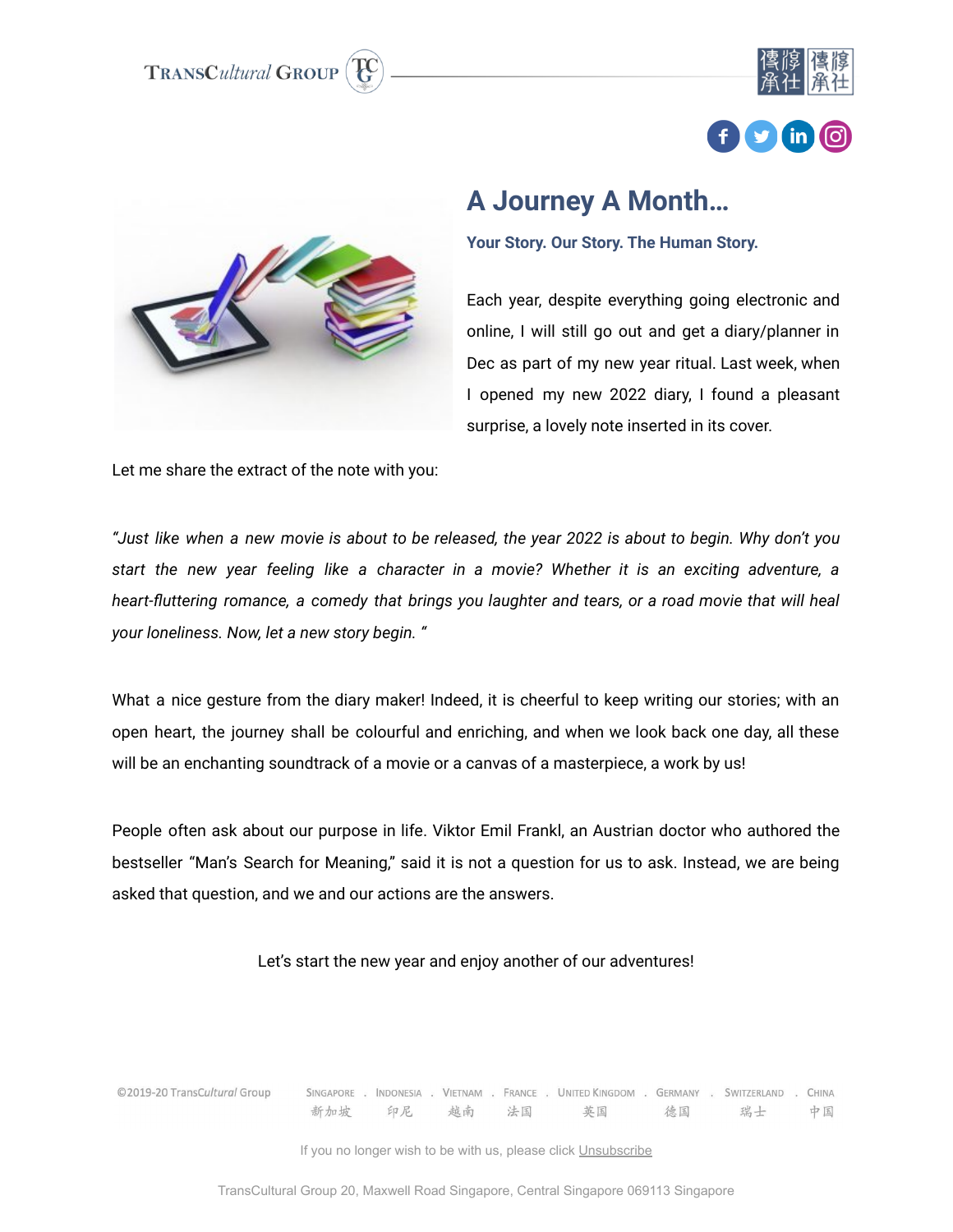



### **The world is fascinating simply because differences exist!**

Join us to spread the words, share the vision, and do our parts.

At TransC*ultural* Group (TCG), we are determined to play our part in making the world a better place. We have launched an [e-book](https://xu237.keap-link001.com/api/v1/click/4818609357324288/6368856783323136) for Youth. We have also uploaded the complete series of **"Food [around](https://xu237.keap-link001.com/api/v1/click/6654514871271424/6368856783323136) the [World"](https://xu237.keap-link001.com/api/v1/click/6654514871271424/6368856783323136)** on our YouTube channel.

Please share it If you love our effort, and please give us a "like" and subscribe to our "YouTube" channel (it is free!) [Come support us!](https://xu237.keap-link001.com/api/v1/click/5747706614906880/6368856783323136)

#### **Crossing Cultures – Beyond Boundaries**



©2019-20 TransCultural Group

新加坡

SINGAPORE . INDONESIA . VIETNAM . FRANCE . UNITED KINGDOM . GERMANY . SWITZERLAND . CHINA 印尼 越南 法国 德国 瑞士 中国 英国